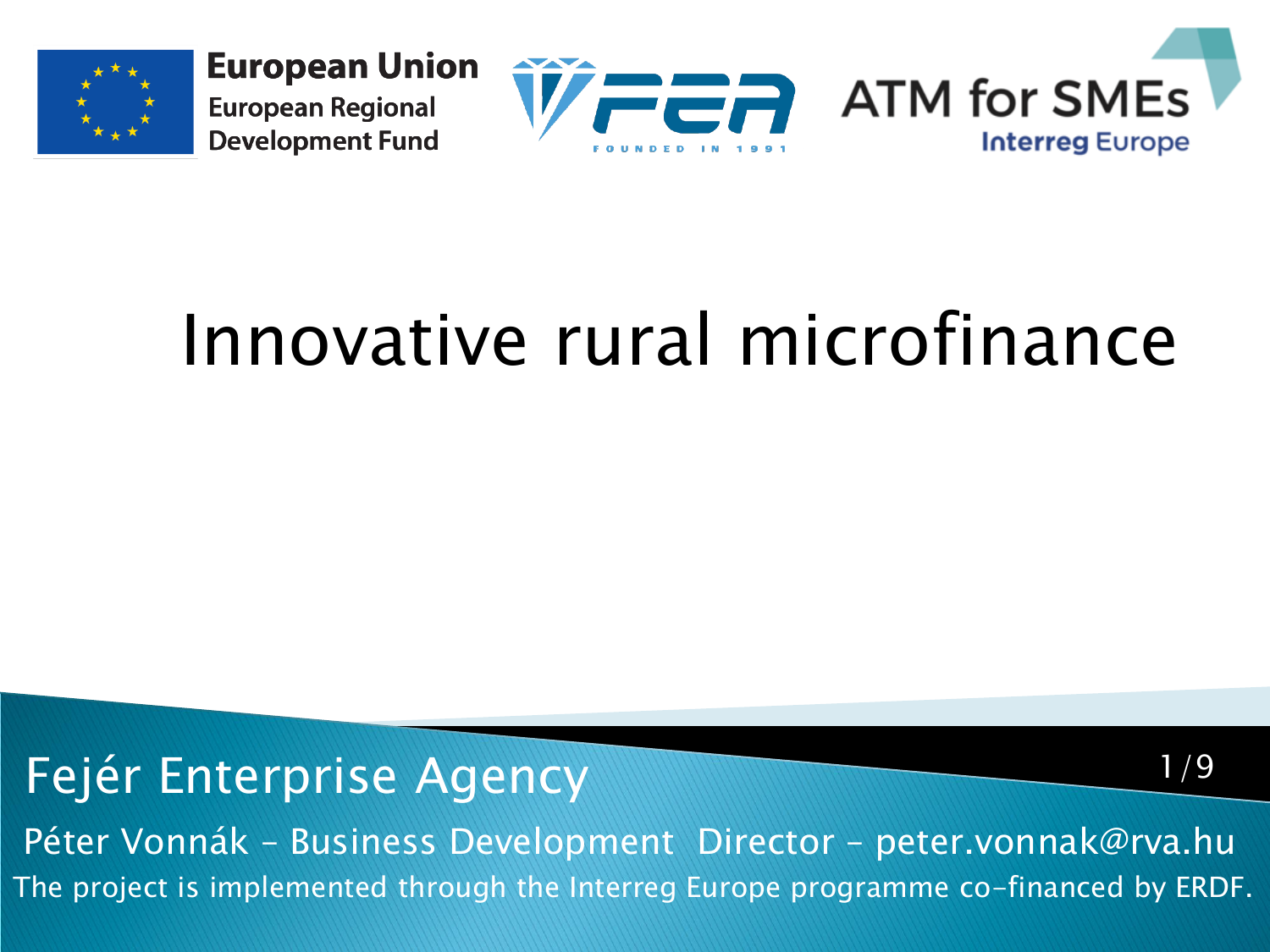





### Social Outreach Plan

 $\blacktriangleright$  "The mission of the Foundation is to provide" high level, easy accessible financial and educational services, consultancy to the micro and small enterprises operating in the region, in order to enable them to improve their own living conditions, social and economical status."

The project is implemented through the Interreg Europe programme co-financed by ERDF.

Péter Vonnák Business Development Director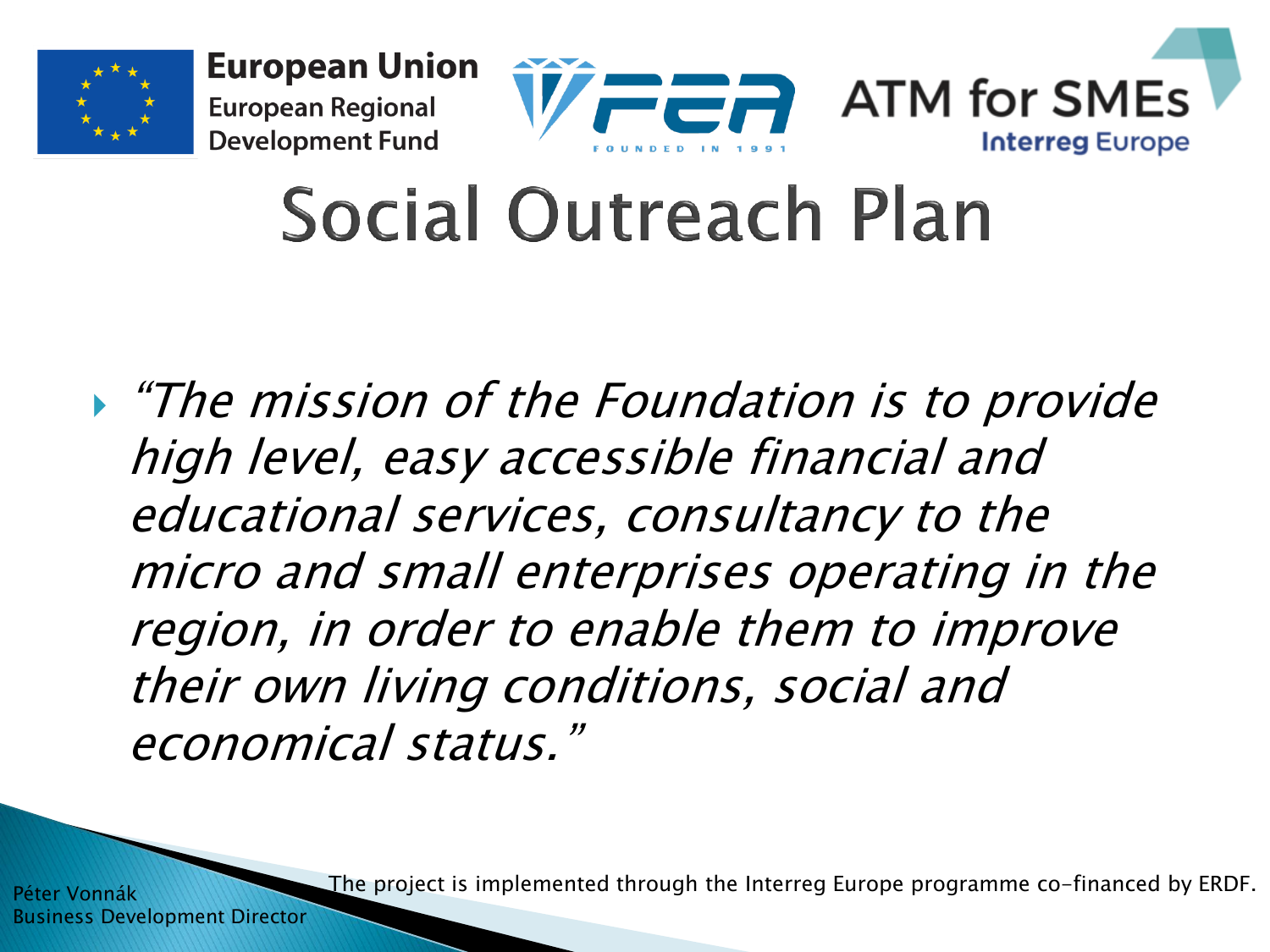

- Women
- Career starters, young entrepreneurs (below the age of 30)
- ▶ Entrepreneurs living in small settlements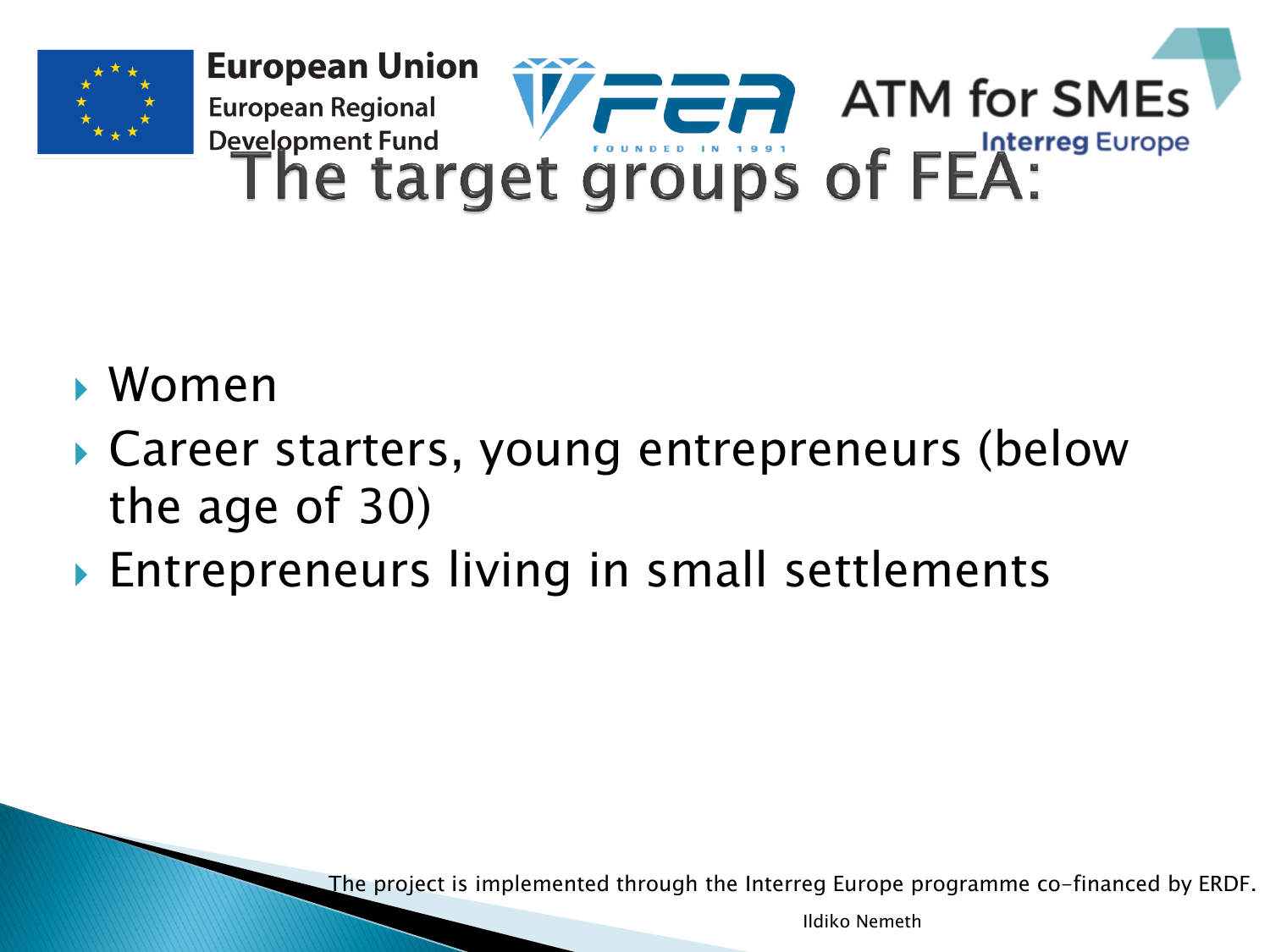

- Contribution to the sustainable development of the client enterprises, of the entrepreneurs, their families and communities (development regarding their economic status and competencies)
- ▶ Promotion of gender equality
- Fostering entrepreneurship among career starters
- ▶ Thorough mapping of the clients needs and capacities in order to promote their well-being
- ▶ Providing high-quality financial services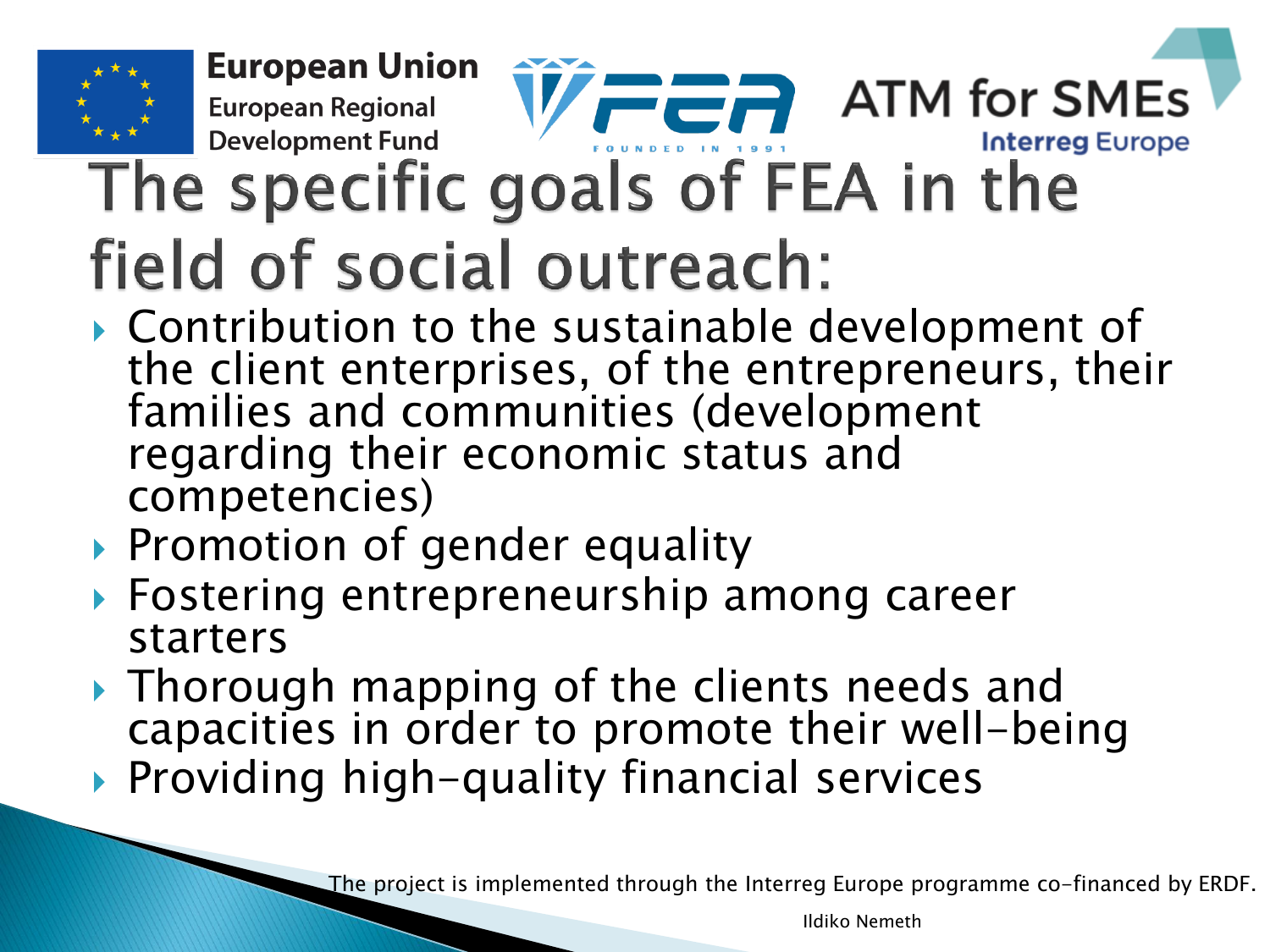

- ▶ The survey was a self-administered survey analysis ( credinfo)
- ▶ The questionnaire was divided into three modules:
	- A the current situation of the enterprise, its plans and expectations
	- B the personal circumstances of the entrepreneur
	- C his or her relationship with FEA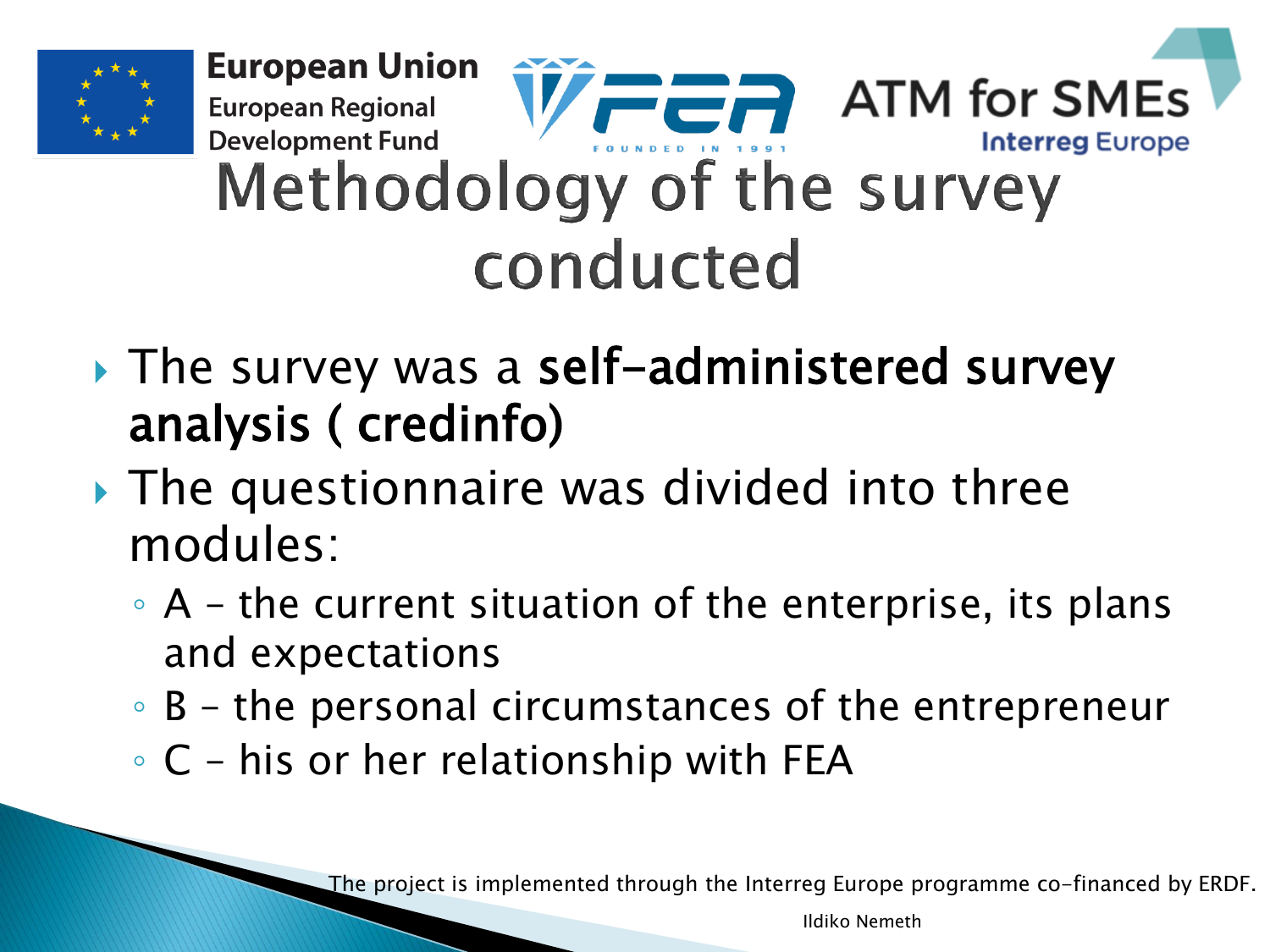



## **Results**

- ▶ 316 entrepreneurs from 12 Hungarian counties
- ▶ majority of clients (60.4%) are men, older generation
- ▶ 36.4% of them are over 51 years of age
- ▶ 34.2% of them are between 41 and 50 years of age.
- the "typical" micro credit client is a man over 51 years of age with a degree.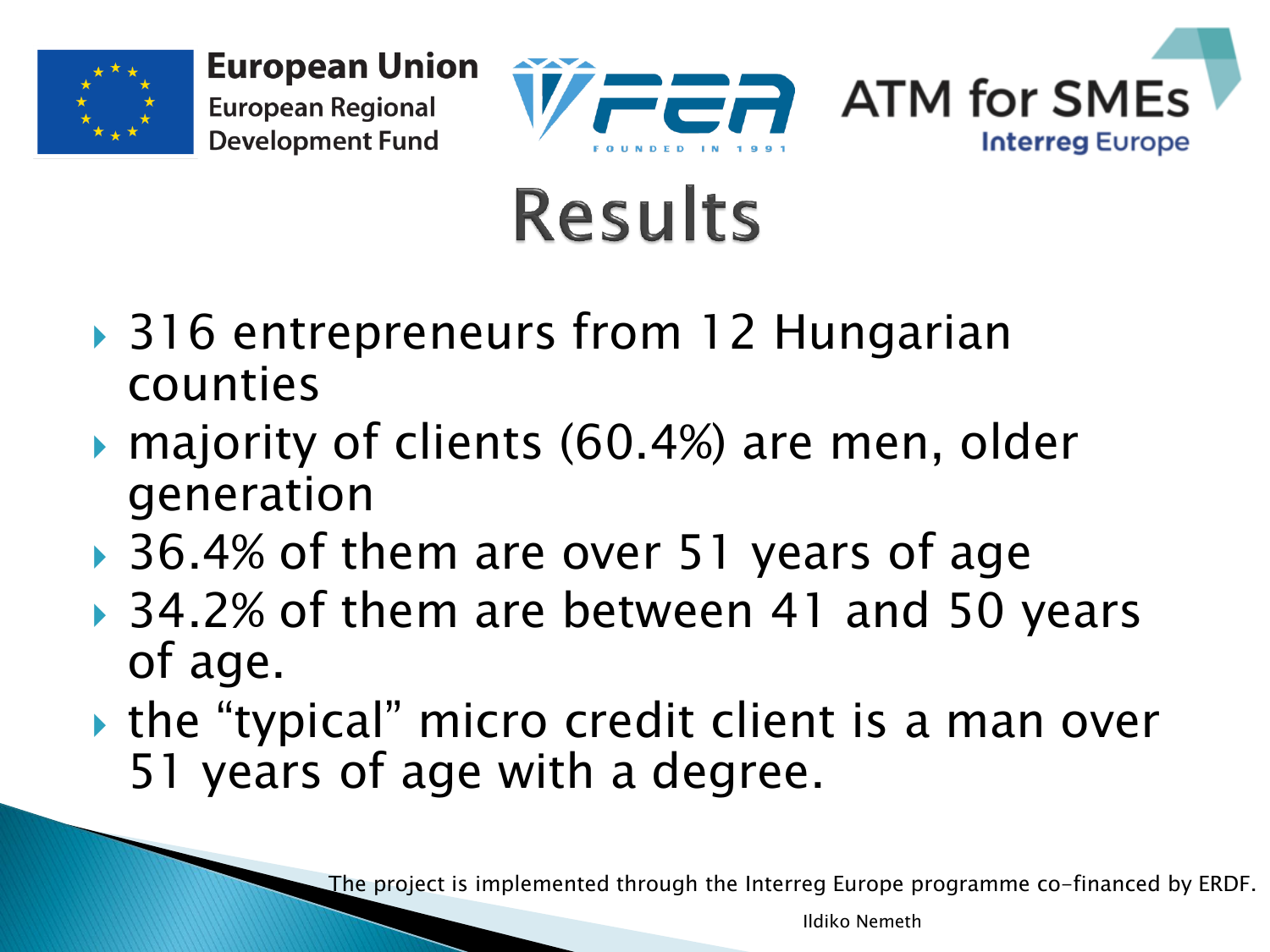

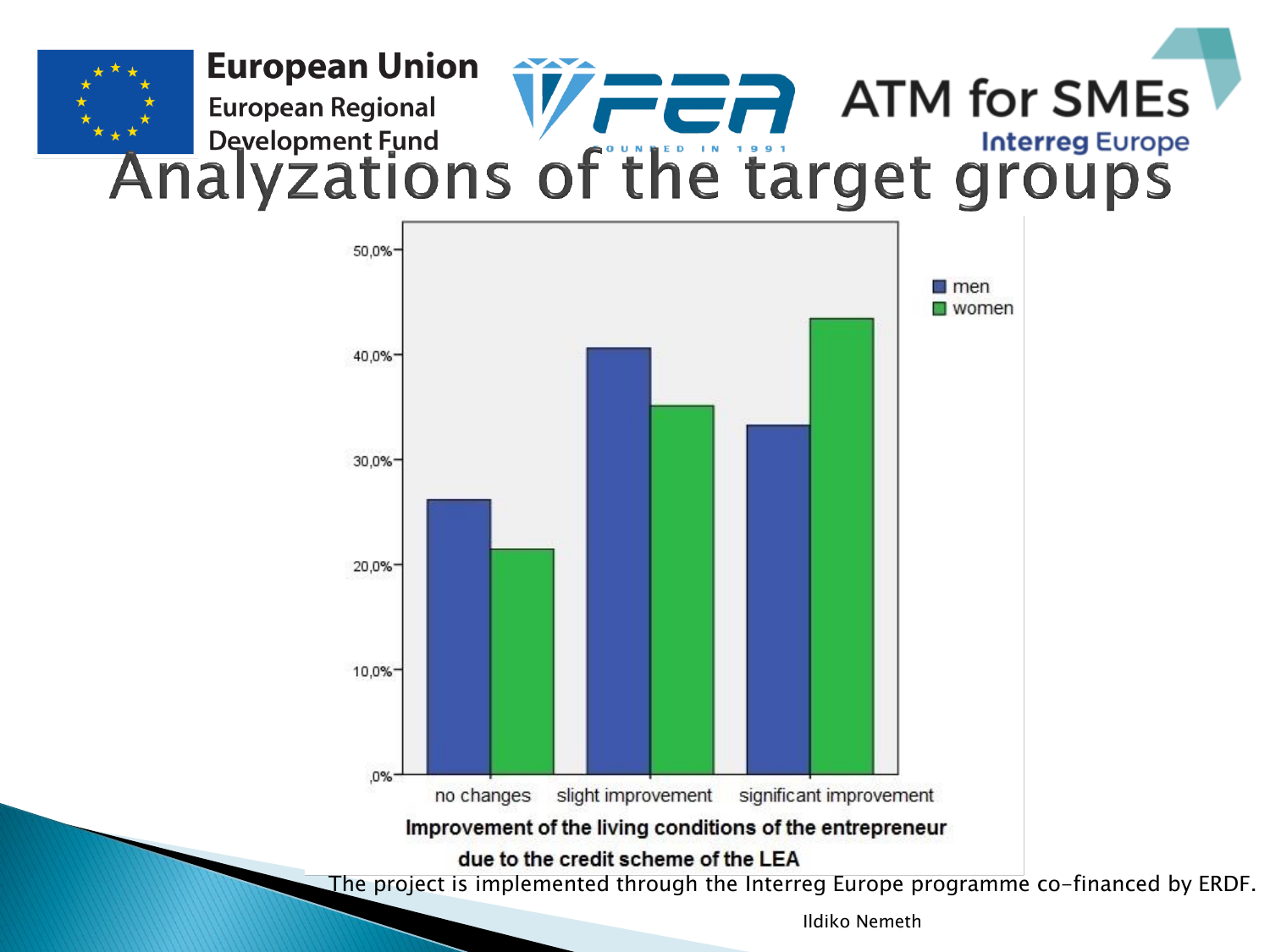



- $\triangleright$  The proportion of women was 39,6%. smaller than men
- ▶ The average number of employees of female entrepreneurs is  $3,38.$   $\lt$  the average number of employees of male entrepreneurs is 4,32
- ▶ Women viewed the assistance provided by the LEA more positively
- Greatest part of men (40.3%) thought that the credit scheme of the LEA only improved their living conditions slightly, 43,2% of women stated that it greatly improved their living conditions.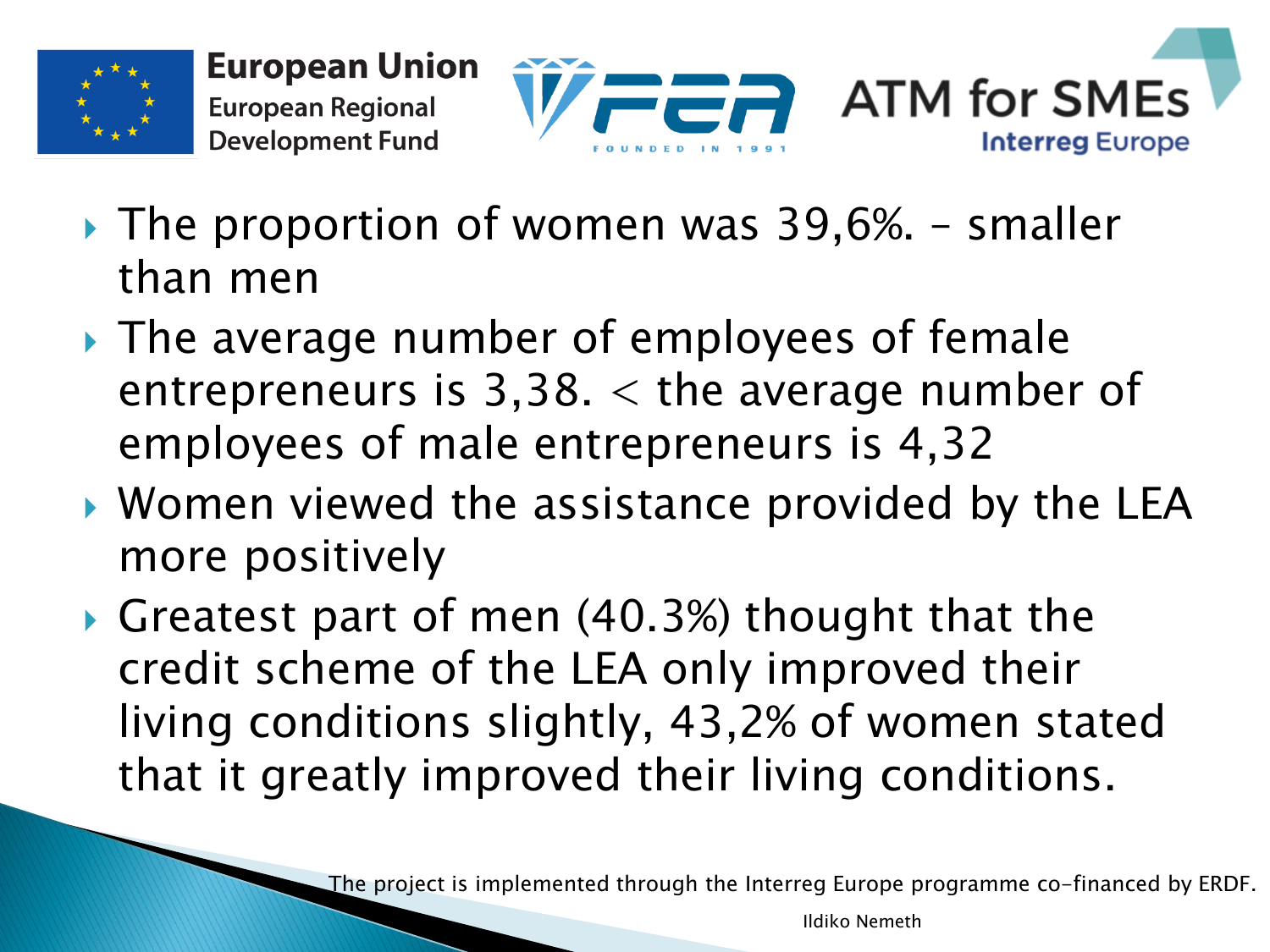





- ▶ Female clients thought that micro credit had an effect on employment (35% as opposed to the 27,3% of male clients, however, this difference is not significant).
- ▶ Comparison with the findings of the 2014  $survey = the ratio of female clients$ increased by 4,1%

The project is implemented through the Interreg Europe programme co-financed by ERDF.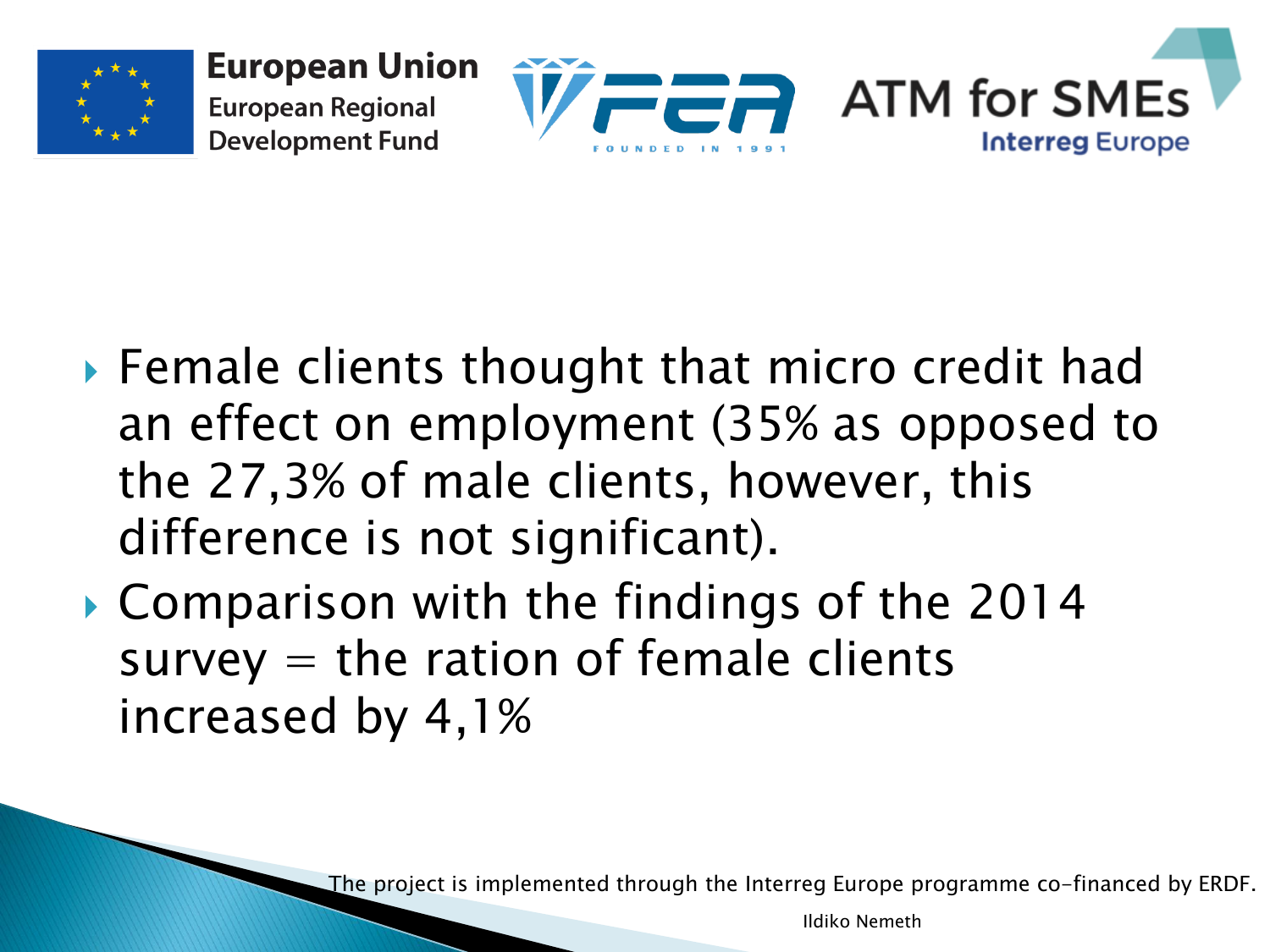



#### One of the target groups is the rural population

Agricultural activities

**European Regional Development Fund** 

- ▶ Solution had to be developed to reach rural clients
- $\triangleright$  the CREDINFO<sup>®</sup> system was developed, allowing rural clients to submit a loan application online.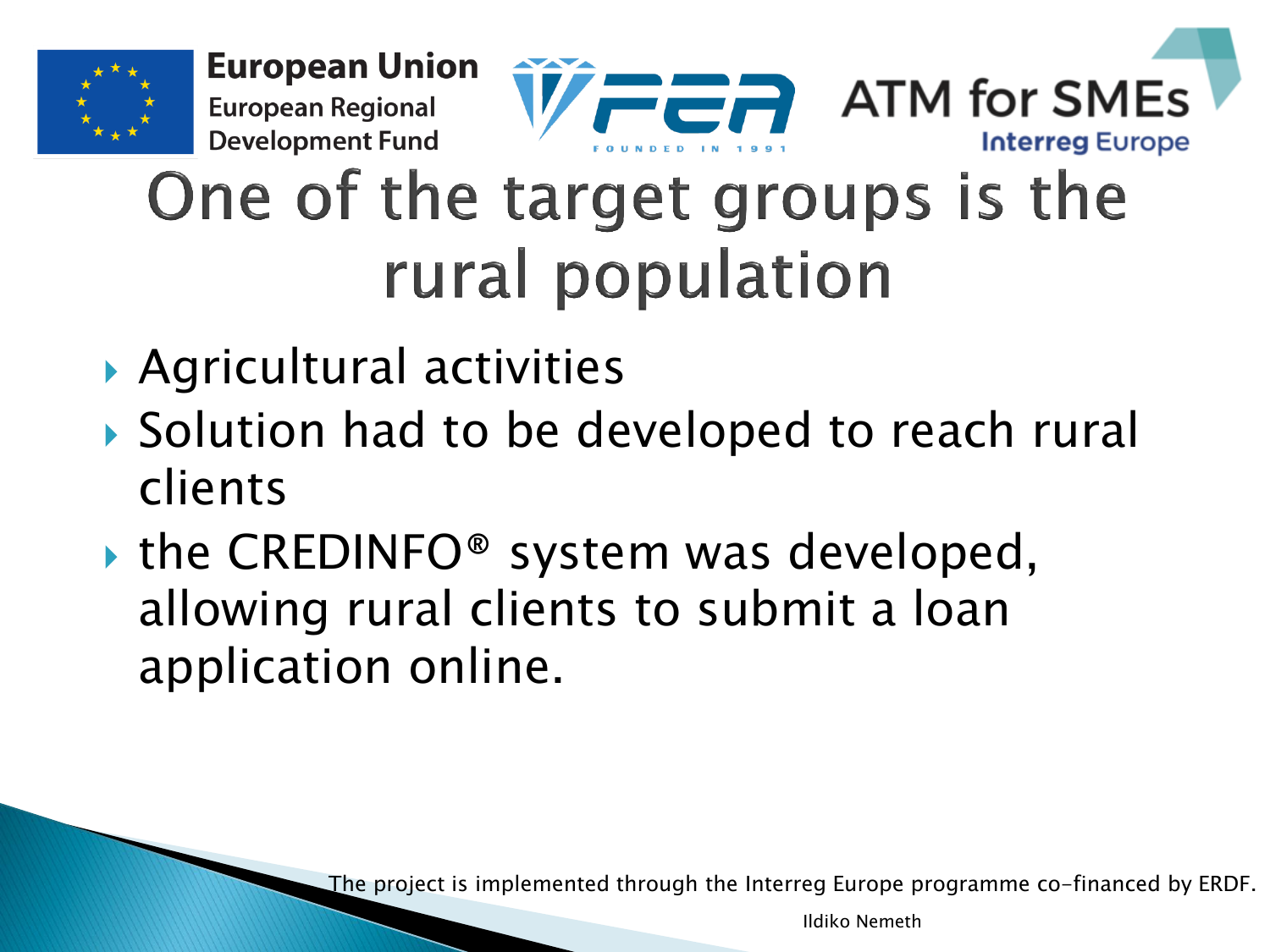





# Credinfo

- ▶ The online system available from FEA webpage
- ▶ The final version of the application is generated and recorded in the system with the push of a button
- ▶ Enable the evaluation of loan applications
- ▶ Submit their loan applications online
- $\blacktriangleright$  Help also online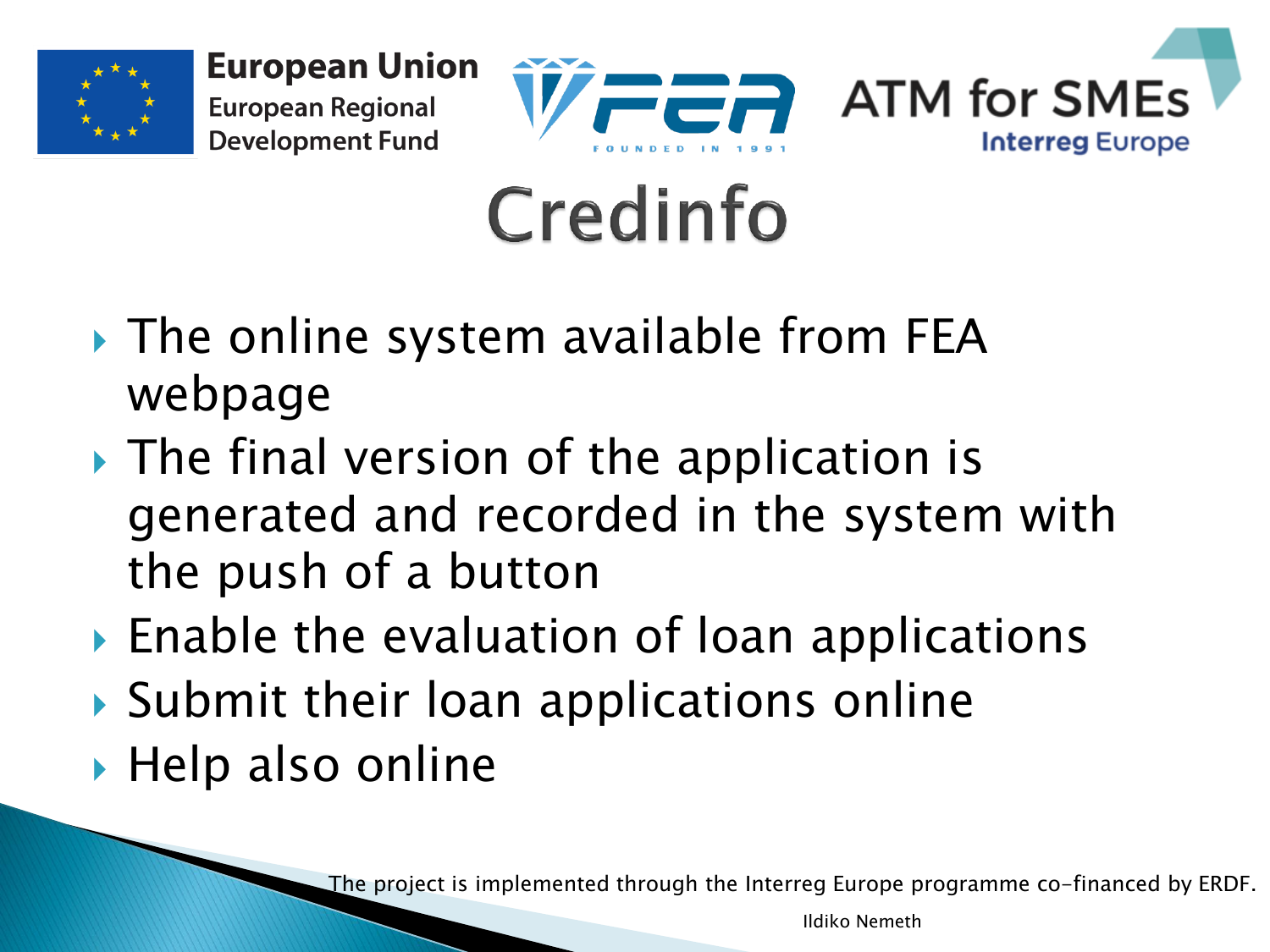

# The Rural Microfinance Fund

- **Training on entrepreneurial skill**
- ▶ Coaching and consultancy;
- ▶ Help in communication and promotion activites.

The project is implemented through the Interreg Europe programme co-financed by ERDF.